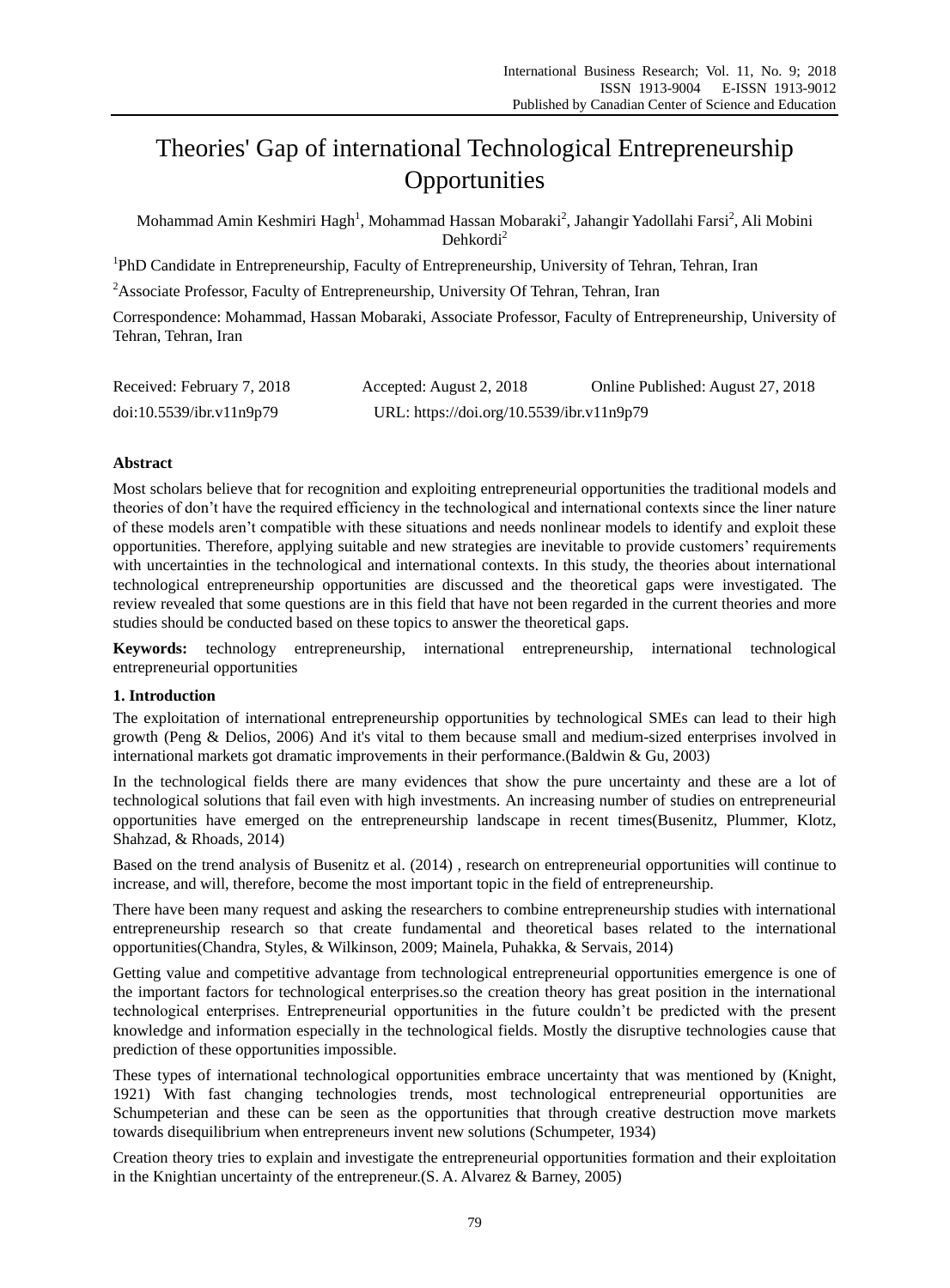In the international technological contexts because of pure uncertainty, prediction is impossible and traditional models couldn't explain the international technological entrepreneurial opportunities emergence and exploitation and they don't have complete efficiency. With rapid technological inventions and changes, there has been great shift in the business paradigm and many international opportunities have been emerged and a lot of new international ventures created with high growth and high value creation for example, eBay 1.3 B\$, Facebook 33 B\$, WhatsApp 22 B\$(Alimadadi, Bengtson, & Hadjikhani, 2018)

In this study international technological entrepreneurship opportunity concept have been addressed and the gap among present theories in this area have been discussed.

# **2. International Entrepreneurship Opportunities**

International Entrepreneurship (IE) is inherently a cross-disciplinary research field that combines international business and entrepreneurship (Jones, Coviello, & Tang, 2011; McDougall & Oviatt, 2000).

Along the conceptual developments in its root theories, international opportunities have been set in the core of the research field(Mainela et al., 2014; Oviatt & McDougall, 2005)

However, in International Entrepreneurship research, the international opportunity concept is used in very diverse ways, as a concept in the theoretical frameworks, as a variable in questionnaires or a topic in interview guides, and in conceptualizing and modelling research results.(Mainela, Puhakka, & Wakkee, 2017)

There are many definitions of international opportunities. Casulli (2009) defines international entrepreneurial opportunities as " an opportunity to create value in organizations through a combination of innovative, proactive and risk-seeking behavior that crosses national borders" (p. 22) Or Ciravegna, Majano, and Zhan (2014) defines international entrepreneurial opportunities as "the first finalized contract for the sale of products to a client based in a foreign market where the firm had not previously operated" (p. 1084) Or according to the Ellis (2011) definition international entrepreneurial opportunities is ""the chance to conduct exchange with new partners in new foreign markets" (p. 101).

Also there are other definitions that show other aspects of this concept for example Hurmerinta, Nummela, and Paavilainen-Mäntymäki (2015) defines international entrepreneurial opportunities as "the potential the decision-maker sees for exchanging goods and services in selected markets" (p.1084) Or according to the Mainela et al. (2014) definition international entrepreneurial opportunities as "a situation that both spans and integrates elements from multiple national contexts in which entrepreneurial action and interaction transform the manifestations of economic activity" (p. 120) Or Muzychenko and Liesch (2015) defines international entrepreneurial opportunities as " the likelihood of conducting exchange with new or existing partners, such as foreign intermediaries or foreign customers, in new international markets" (p.705) Indujeeva K Peiris, Michèle Akoorie, and Paresha Sinha (2015) mention the international entrepreneurial opportunities as the "a situation in which new goods and services are introduced across national borders through formation of means-ends relationships that delivers superior value! (p.196) "

And finally Zahra, Korri, and Yu (2005) define as "in an iterative process, where the entrepreneur revises her (his) concept several times" (p.139)

In international entrepreneurship, the identifying international entrepreneurship opportunities is an emerging concept and its importance has grown. Although there were several calls in different Entrepreneurship research journals about discussions related international opportunities( for example (ET & P, (2014), Volume 29, Issue 2) it has not yet been provided a comprehensive theoretical framework for understanding the process related to the recognition and seizing the international opportunities. (Indujeeva K. Peiris, Michèle Akoorie, & Paresha Sinha, 2015)

# **3. Technological Entrepreneurship Opportunities**

According to the process of technology entrepreneurship is about" recognizing, creating, and exploiting opportunities, and combining the resources around a technological solution, Irrespective of the organizational context" (Bailetti, 2012; Ratinho, Harms, & Walsh, 2015; Spiegel & Marxt, 2011)

The technological solution opens up new possibilities, it allows the reduction of transactional costs(Williamson, 2005) and it has the ability to apply new technology product paradigm to provide a solution to a market gap(Ratinho et al., 2015)

Technology entrepreneurship differs from general entrepreneurship and it focuses on technological opportunities that require deep technological as well as managerial capabilities.(Prahalad & Hamel, 2000; Walsh & Linton, 2011)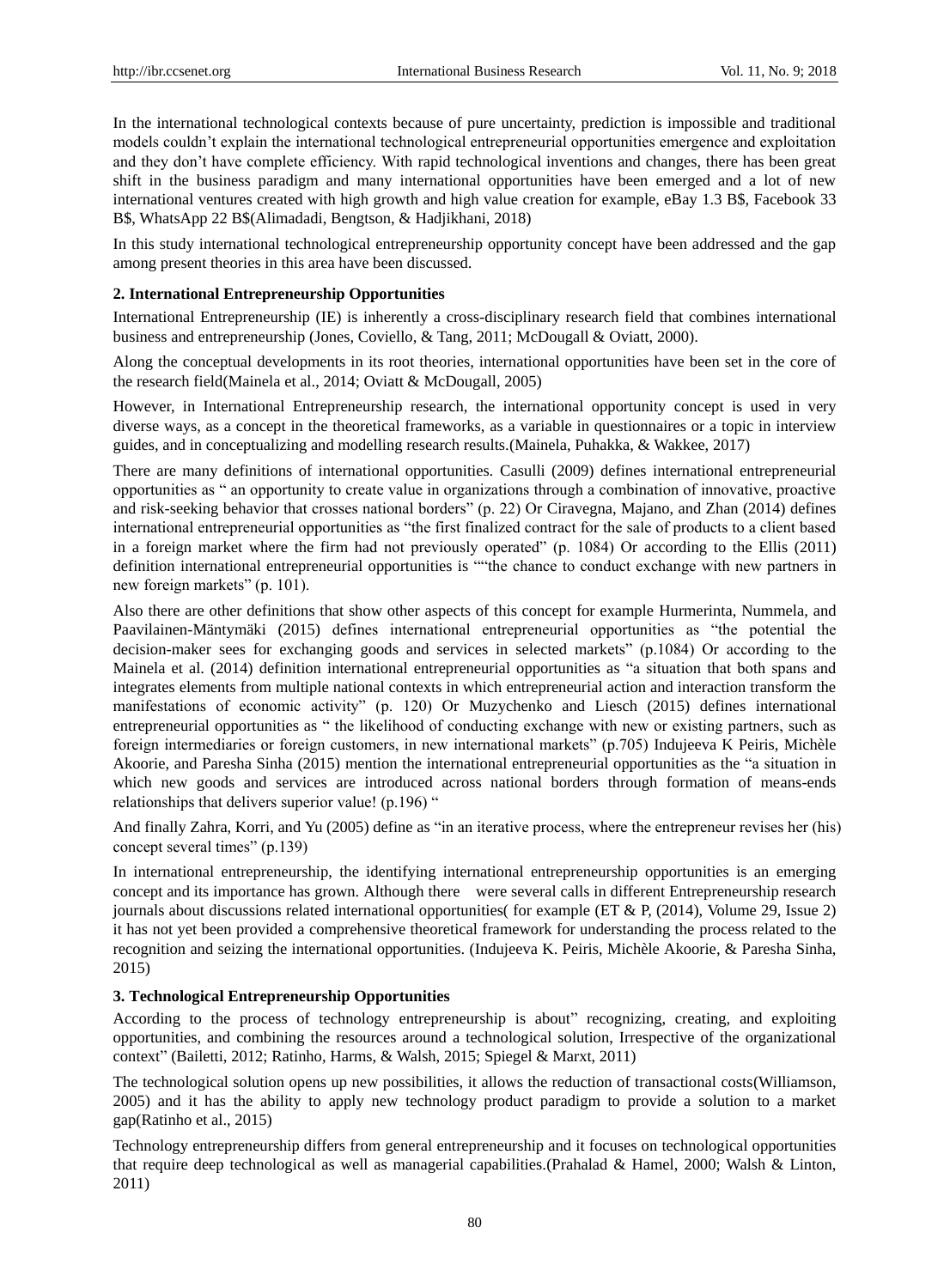In other words, it requires a higher level of technical capabilities and management of a risky environment(Harms, Marinakis, & Walsh, 2015)

Alternatively, it involves the same opportunity identification, organization, and execution found in any other form of entrepreneurship but around a focused technology and a business model that makes it unique.(Tripathi & Brahma, 2018)

According to Antonic&Pordan(2008) technological entrepreneurship (or its synonyms, i.e. entrepreneurship, techno-entrepreneurship, and tecnoentrepreneurship) consists of "a set of behaviours and actions that drive the market process (and also a strategy) which is based on identifying high potential, technology-intensive commercial opportunities, gathering/assembling resource and managing rapid growth and significant risk with the final aim to exploit those opportunities for value creation"(Antoncic & Prodan, 2008)

also technological entrepreneurship has been defined as "the recognition or even the creation of potential business value of new discoveries and technologies, to the matching with existing and/or potential market needs, and finally the transformation of opportunities arising in commercial products, services and new businesses (Petti, 2009)

# **4. The Emergence Process and Exploitation of Technological International Entrepreneurship Opportunities**

There are different approaches toward the international technological entrepreneurship opportunities emergence. the process approach is one of them.(Davidsson, 2005)

Davidsson (2005) mentions that there are some process models in the field related to the opportunity recognition and exploitation and he notes that given the fact that these process models are experimental so it is thought that applying these models is the context dependent. He also mentions this question that which one is the best process. By this question, two different entrepreneurial process models were introduced, the by Bhave (1994) and S. D. Sarasvathy (2001) models , arguing that most of the real-world processes are at the point between these two types of linear processes (Analytical and programmed) and emerging (creative and repetitive), and the superiority of one model to another depends on the proportion of the type of process and other key factors, i.e. the entrepreneur, the environment and the opportunity features or idea.(Jamali, Kazemi, Farsi, & Dehkordi, 2018) Therefore, the entrepreneurial process in the proper sense, it presents a model with entrepreneurial elements. The important part of this model is that we could not see any direct relationship between process and performance, and, the process success depends on its fitness with the idea , opportunity and the context features and the entrepreneur (Davidsson, 2005)

Considering the appropriateness between the idea and the entrepreneur and context, the theoretical background and previous studies mention to the fact that entrepreneurs are searching the ideas that can use their own unique motivates, hobbies and competencies in them, which is fundamental in the resource based view. This appropriateness is compatible with the Impact Model (S. Sarasvathy, 2008), which starts with entrepreneurial resources. Also, the bricolage theory (Baker & Nelson, 2005) focuses on the available resources use of by an entrepreneur.

Another approach related to the international technological entrepreneurship opportunities emergence is the resource based theory.

S. A. Alvarez, & Busenitz, L. W. (2001) emphasized applying the resource based approach in the entrepreneurship theory and investigated the relationship between resource based theory and entrepreneurship. They pointed to the heterogeneity as a common characteristic between two resource based theory and entrepreneurial theory. But in the resource based theory, the focal point is on the resource heterogeneity, but the focal point of the entrepreneurship theory is on heterogeneity in the thought and idea that there is the valuable resource that enables entrepreneurs to transform homogeneous resources into heterogeneous outputs and have a better choice than others. The main question in the application of resource-centered theory in entrepreneurship is that of the source of heterogeneous sources of entrepreneurship.(Jamali et al., 2018)

Available resources make asymmetry in the looking for the new source competition (Wernerfelt, 2011). This argument is accordance with the first type of path dependence, which was suggested by S. A. Alvarez and Barney (2007) and mentioned the explicitly in the theory of action because entrepreneurs responded to the questions "Who am I? What I know and who I know." And finally, the answer to the question" What can I do? in the theory of action, "(S. Sarasvathy, 2008)

Another important concept that has great effect on the international technological entrepreneurship opportunities is the uncertainty. The creation theory of international technological opportunities emphasize on the role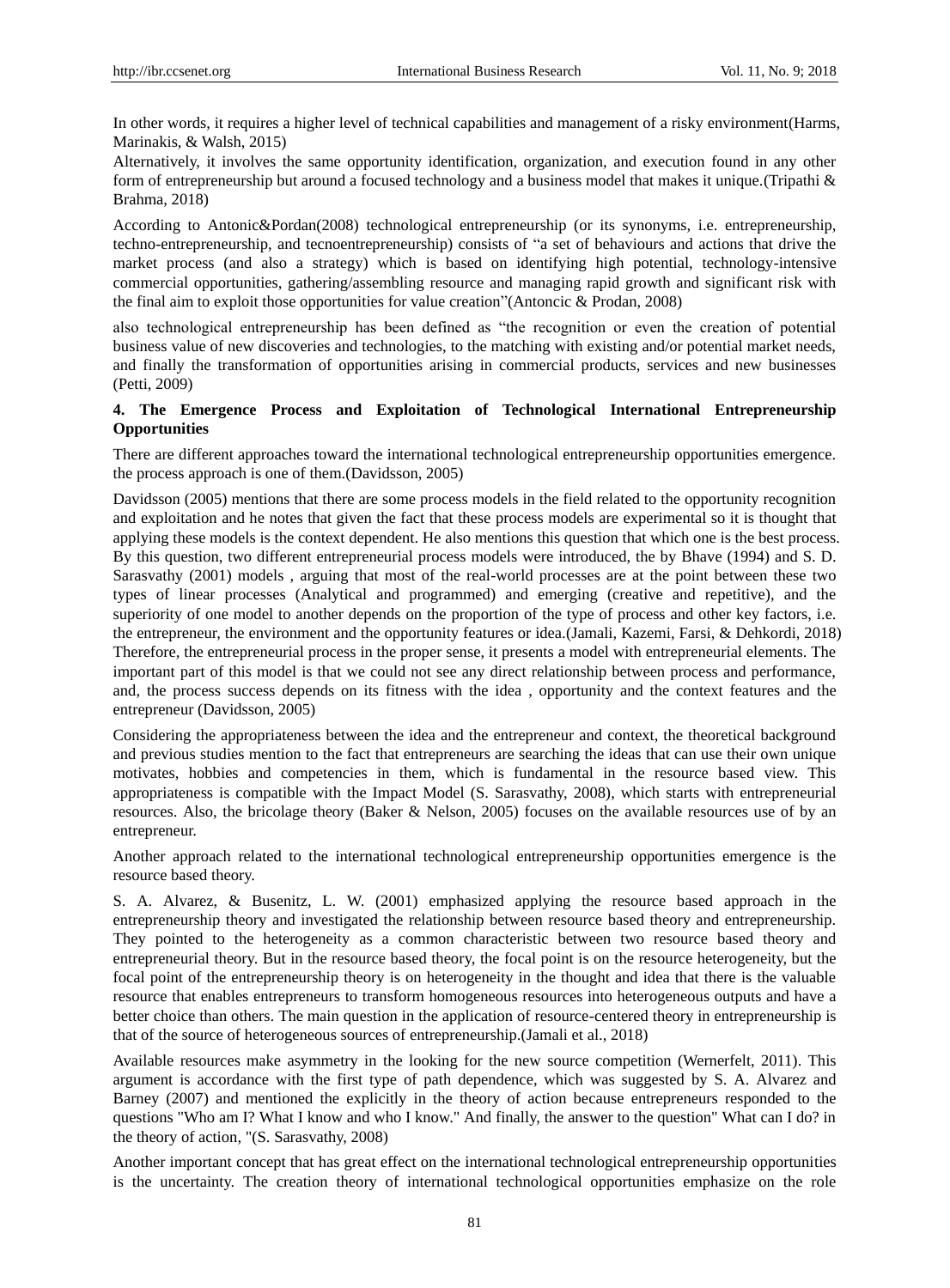uncertainty .so the outcomes of the exploitation of these type of opportunities are unclear and unpredictable.(S. A. Alvarez & Barney, 2007)

According to this theory, two conceptualization of the international technological entrepreneurship could be found, first international technological entrepreneurship is considered as the output of the low level uncertainty understanding, and the second the international technological entrepreneurship is the output of the eagerness to bear the uncertainty (Bauer, Bell, Nelson, & Calhoun, 2017)

The final theory that is fundamental in the entrepreneurial opportunities emergence especially in the technological and international context is the institutional theory. institutions are described as human structures that make social, economic, and political norms and values and human beings relations (North, 1990)

Institutional theory in the international entrepreneurship researches especially in the technological contexts has the position in the following areas: the first research area investigates the effects of institutional circumstances on entrepreneurship, in which the developed institutional contexts develops entrepreneurship and improves the appropriateness of the institutional environment for entrepreneurial activities. The second part is related to the relationship between legitimacy and entrepreneurial activities and focus on how entrepreneurs are seeking legitimacy for their businesses. In fact, entrepreneurs have to form the desired actions and structures according to the social system of their context because otherwise they will be isolated by avoiding from accepted social values and finally is the institutional entrepreneurship. The concept of institutional entrepreneurship answers the question of how new institutions are constructing and modifying. (Bruton, Ahlstrom, & Li, 2010)

## **5. Theoretical Gaps**

Exploitation of international entrepreneurship opportunities is a widespread phenomenon that has been studied in the last few decades. It has been investigated from different theoretical perspectives. Although ,entrepreneurial behaviors focusing on international entrepreneurship opportunities in International Entrepreneurship are Important, but the international opportunities are often expressed in an unspecified way, and the international entrepreneurship research suffers from little or no theoretical discussion and consistency of the concept of international entrepreneurship opportunities.(Mainela et al., 2014)

On the other hand exploitation of international entrepreneurship opportunities by technological SMEs can lead to their high growth (Peng & Delios, 2006) and it's vital to them because these types of enterprises involved in international markets got dramatic improvements in their performance.(Baldwin & Gu, 2003)

Technological entrepreneurship opportunities are one of the key elements in the Technological entrepreneurship and it has multiple dimensions and nature. With new technological changes and high value creation by technological enterprises, the technological entrepreneurship has gained so much attention and importance especially in the international levels.

Technological entrepreneurship opportunities are defined as the possibilities to create new products, which originate from the divergence of beliefs towards the future value of previously un-exploited technologies.(Petti & Zhang, 2011)

Nowadays, there are many technological small and medium enterprises that grow internationally rapidly and exploit technological entrepreneurial opportunities internationally.

The stage models failed to explain why entrepreneurial firms enter international markets soon after their inception.(Peiris, 2014)

IE theorists argued that it is the unique entrepreneurial knowledge and capabilities that allow firms to identify and exploit opportunities in international markets(Autio, Sapienza, & Almeida, 2000)

However, IE theory falls short in explaining how this knowledge and these capabilities contributed to opportunity identification and subsequent behavior of the firm.(Peiris, 2014)

There is little explanation about the process or the individuals required abilities to identify international entrepreneurship opportunities. (Andersson & Evers, 2015)

Researchers in the field of International Entrepreneurship emphasize that there should be more research on how the international opportunities are recognized and exploited in the International context especially in technological fields. How to identify and exploit international technological opportunities and the capabilities needed for this process in technological International Small and Medium enterprises are the key research areas and questions that should be investigated .(Andersson & Evers, 2015)

Although there are many researches are conducted based on the questions about how the entrepreneurship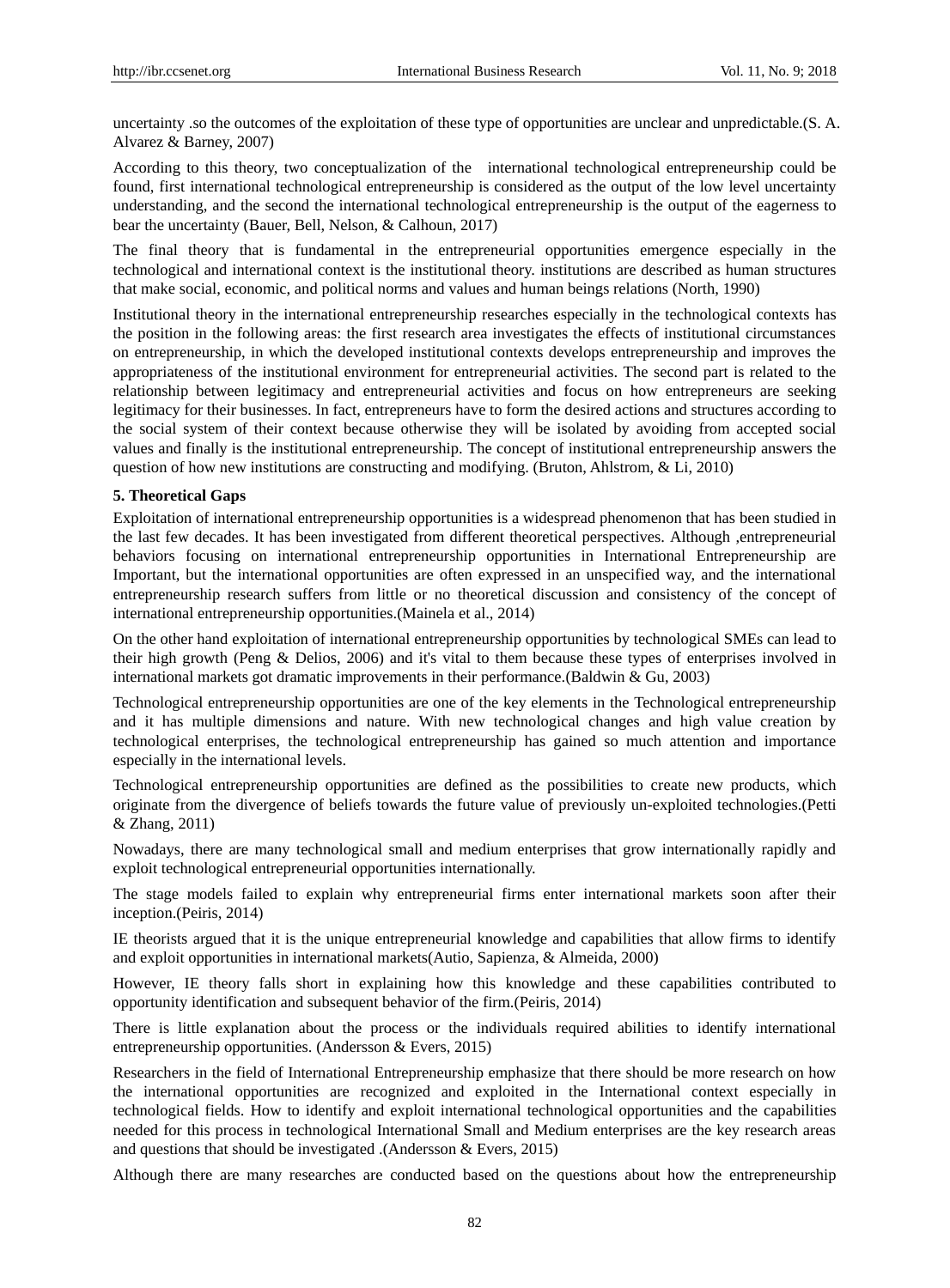opportunities are discovered and exploited in international markets and what capabilities are required but the literature of international entrepreneurship research is still substantially lacking maturity .(Jones et al., 2011)

Another important research gaps that should be addressed in international entrepreneurship opportunities especially in technological fields is the transformation between opportunities under discovery theory and creation theory. Identifying the conditions and circumstance that these two types of opportunities transforms to each other requires more research.(S. A. Alvarez & Barney, 2010)

The nature of technological entrepreneurship opportunities in the international context are complex and unpredictable and when there is the situation that both creation and discovery processes are conducted about international technological entrepreneurship opportunities, the decision making and the methods and tools that are used should be a dilemma.so these situations require more research to be investigated.(S. A. Alvarez, Barney, & Anderson, 2013)

#### **6. Discussion and Conclusion**

The exploitation of international entrepreneurship opportunities by technological small and medium-sized enterprises can lead to their high growth and it's vital to them because small and medium-sized enterprises involved in international markets got dramatic improvements in their performance. International technological entrepreneurship introduce new technological products or services in the international contexts and these types of entrepreneurs exploit entrepreneurial opportunities based on the technological changes in the international markets and because they create new technological products or services then create market for it these are based on the creation theory of the entrepreneurship. Based on these studies although the international technological entrepreneurship opportunities play an important role in these research areas but there are many issues that should be investigated.

## **References**

- Alimadadi, S., Bengtson, A., & Hadjikhani, A. (2018). How does uncertainty impact opportunity development in internationalization? *International Business Review, 27*(1), 161-172. https://doi.org/10.1016/j.ibusrev.2017.06.002
- Alvarez, S. A., & Busenitz, L. W. (2001). The entrepreneurship of resource-based theory. *Journal of Management, 6*(27), 755-775. https://doi.org/10.1177/014920630102700609
- Alvarez, S. A., & Barney, J. B. (2005). How do entrepreneurs organize firms under conditions of uncertainty? *Journal of management, 31*(5), 776-793. https://doi.org/10.1177/0149206305279486
- Alvarez, S. A., & Barney, J. B. (2007). Discovery and creation: Alternative theories of entrepreneurial action. *Strategic entrepreneurship journal, 1*(1-2), 11-26. https://doi.org/10.1002/sej.4
- Alvarez, S. A., & Barney, J. B. (2010). Entrepreneurship and epistemology: The philosophical underpinnings of the study of entrepreneurial opportunities. *Academy of Management annals, 4*(1), 557-583. https://doi.org/10.5465/19416520.2010.495521
- Alvarez, S. A., Barney, J. B., & Anderson, P. (2013). Forming and exploiting opportunities: The implications of discovery and creation processes for entrepreneurial and organizational research. *Organization Science, 24*(1), 301-317. https://doi.org/10.1287/orsc.1110.0727
- Andersson, S., & Evers, N. (2015). International opportunity recognition in international new ventures—a dynamic managerial capabilities perspective. *Journal of International Entrepreneurship, 13*(3), 260-276. https://doi.org/10.1007/s10843-015-0149-5
- Antoncic, B., & Prodan, I. (2008). Alliances, corporate technological entrepreneurship and firm performance: Testing a model on manufacturing firms. *Technovation, 28*(5), 257-265. https://doi.org/10.1016/j.technovation.2007.07.005
- Autio, E., Sapienza, H. J., & Almeida, J. G. (2000). Effects of age at entry, knowledge intensity, and imitability on international growth. *Academy of management Journal, 43*(5), 909-924.
- Bailetti, T. (2012). Technology entrepreneurship: overview, definition, and distinctive aspects. *Technology Innovation Management Review, 2*(2), 5. https://doi.org/10.22215/timreview/520
- Baker, T., & Nelson, R. E. (2005). Creating something from nothing: Resource construction through entrepreneurial bricolage. *Administrative science quarterly, 50*(3), 329-366. https://doi.org/10.2189/asqu.2005.50.3.329
- Baldwin, J. R., & Gu, W. (2003). Export market participation and productivity performance in Canadian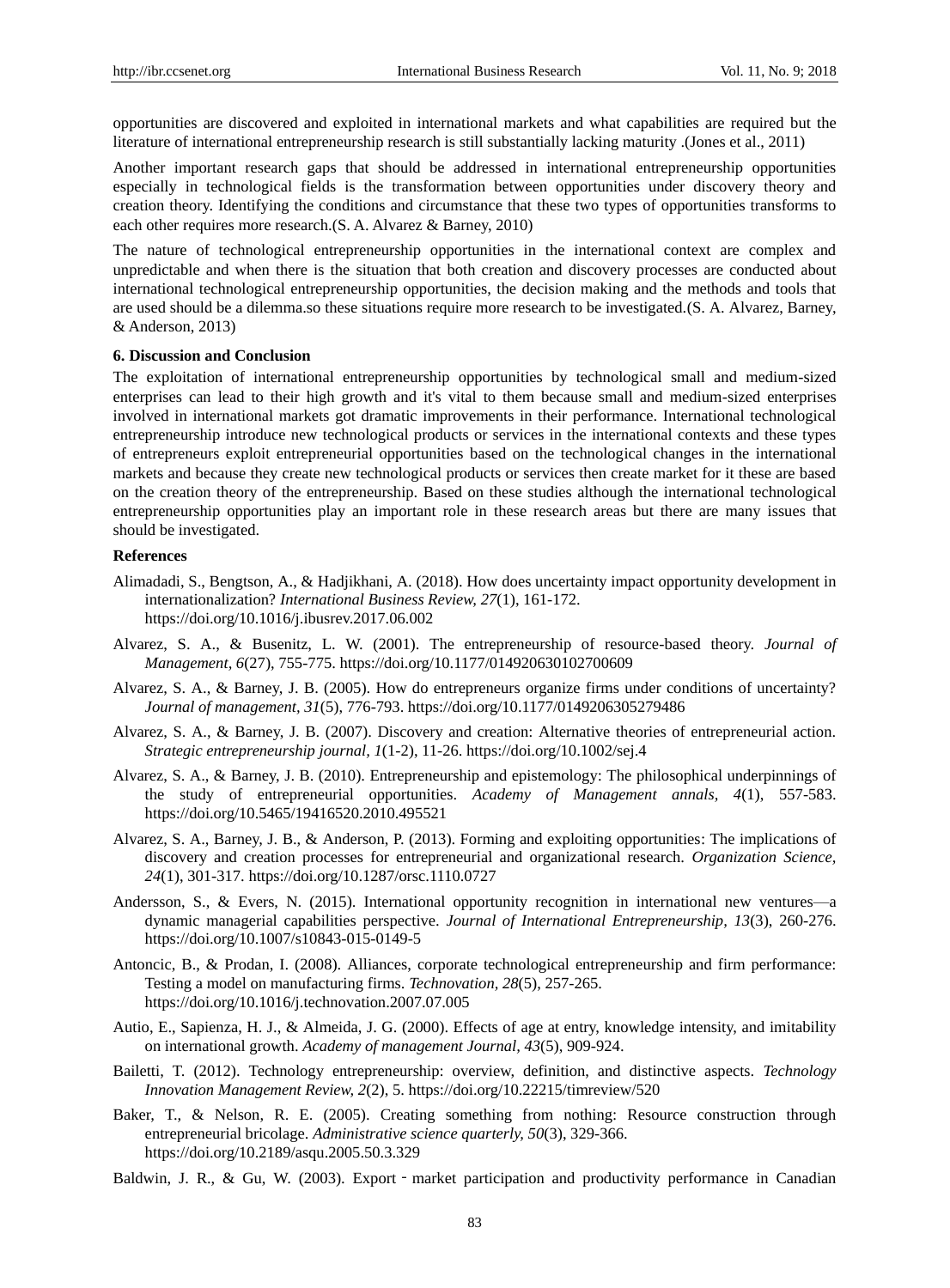manufacturing. *Canadian Journal of Economics/Revue canadienne d'économique, 36*(3), 634-657. https://doi.org/10.1111/1540-5982.t01-2-00006

- Bauer, D. M., Bell, K. P., Nelson, E. J., & Calhoun, A. J. (2017). Managing small natural features: A synthesis of economic issues and emergent opportunities. *Biological Conservation, 211*, 80-87. https://doi.org/10.1016/j.biocon.2017.01.001
- Bhave, M. P. (1994). A process model of entrepreneurial venture creation. *Journal of business venturing, 9*(3), 223-242. https://doi.org/10.1016/0883-9026(94)90031-0
- Bruton, G. D., Ahlstrom, D., & Li, H. L. (2010). Institutional theory and entrepreneurship: where are we now and where do we need to move in the future? *Entrepreneurship theory and practice, 34*(3), 421-440. https://doi.org/10.1111/j.1540-6520.2010.00390.x
- Busenitz, L. W., Plummer, L. A., Klotz, A. C., Shahzad, A., & Rhoads, K. (2014). Entrepreneurship research (1985–2009) and the emergence of opportunities. *Entrepreneurship theory and practice, 38*(5), 981-1000. https://doi.org/10.1111/etap.12120
- Casulli, L. (2009). Exploring opportunity creation in internationalizing SMEs: Evidence from Scottish firms. *Internationalisation, entrepreneurship and the smaller firm: Evidence from around the world*, 20-36. https://doi.org/10.4337/9781848447363.00010
- Chandra, Y., Styles, C., & Wilkinson, I. (2009). The recognition of first time international entrepreneurial opportunities: Evidence from firms in knowledge-based industries. *International Marketing Review, 26*(1), 30-61. https://doi.org/10.1108/02651330910933195
- Ciravegna, L., Majano, S. B., & Zhan, G. (2014). The inception of internationalization of small and medium enterprises: The role of activeness and networks. *Journal of Business Research, 67*(6), 1081-1089. https://doi.org/10.1016/j.jbusres.2013.06.002
- Davidsson, P. (2005). The types and contextual fit of entrepreneurial processes. *International Journal of Entrepreneurship Education, 2*, 4,407-430.
- Ellis, P. D. (2011). Social ties and international entrepreneurship: Opportunities and constraints affecting firm internationalization. *Journal of international business studies, 42*(1), 99-127. https://doi.org/10.1057/jibs.2010.20
- Harms, R., Marinakis, Y., & Walsh, S. T. (2015). Lean startup for materials ventures and other science-based ventures: under what conditions is it useful? *Translational materials research, 2*(3), 035001.
- Hurmerinta, L., Nummela, N., & Paavilainen-Mäntymäki, E. (2015). Opening and closing doors: The role of language in international opportunity recognition and exploitation. *International business review, 24*(6), 1082-1094. https://doi.org/10.1016/j.ibusrev.2015.04.010
- Jamali, B., Kazemi, R. M., Farsi, J. Y., & Dehkordi, A. M. (2018). The Study on the Theories' Gap of Technological Entrepreneurship Opportunities Emergence. *International Business Research, 11*(2), 79. https://doi.org/10.5539/ibr.v11n2p79
- Jones, M. V., Coviello, N., & Tang, Y. K. (2011). International entrepreneurship research (1989–2009): a domain ontology and thematic analysis. *Journal of business venturing, 26*(6), 632-659. https://doi.org/10.1016/j.jbusvent.2011.04.001
- Knight, F. H. (1921). Risk, uncertainty and profit. *New York: Hart, Schaffner and Marx*.
- Mainela, T., Puhakka, V., & Servais, P. (2014). The concept of international opportunity in international entrepreneurship: a review and a research agenda. *International Journal of Management Reviews, 16*(1), 105-129. https://doi.org/10.1111/ijmr.12011
- Mainela, T., Puhakka, V., & Wakkee, I. (2017). International Opportunities and Value Creation in International Entrepreneurship *Value Creation in International Business* (pp. 55-80): Springer. https://doi.org/10.1007/978-3-319-39369-8\_3
- McDougall, P. P., & Oviatt, B. M. (2000). International entrepreneurship: the intersection of two research paths. *Academy of management Journal, 43*(5), 902-906.
- Muzychenko, O., & Liesch, P. W. (2015). International opportunity identification in the internationalisation of the firm. *Journal of World Business, 50*(4), 704-717. https://doi.org/10.1016/j.jwb.2014.12.001
- North, D. C. (1990). A transaction cost theory of politics. *Journal of Theoretical Politics, 2*(4), 355-367. https://doi.org/10.1177/0951692890002004001